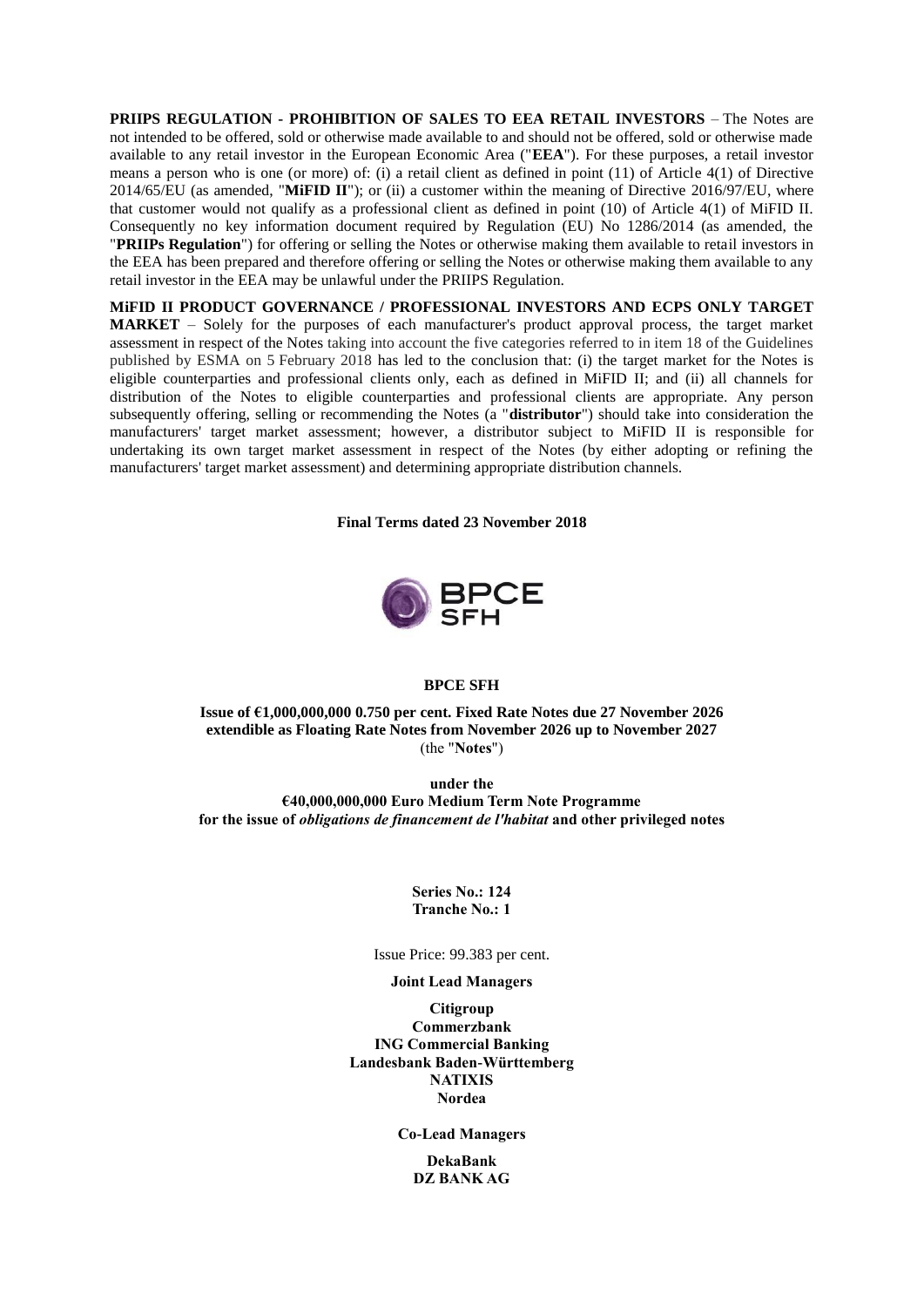### **PART A - CONTRACTUAL TERMS**

Terms used herein shall be deemed to be defined as such for the purposes of the Conditions set forth in the base prospectus dated 25 May 2018 which received visa No. 18-198 from the *Autorité des marchés financiers* (the "**AMF**") on 25 May 2018, as supplemented by the first supplement dated 5 October 2018 which received visa No. 18-474 from the AMF on 5 October 2018 (together, the "**Base Prospectus**") which together constitute a base prospectus for the purposes of the Prospectus Directive (as defined below).

This document constitutes the final terms (the "**Final Terms**") relating to the notes described herein (the "**Notes**") for the purposes of Article 5.4 of the Prospectus Directive and must be read in conjunction with such Base Prospectus. Full information on the Issuer and the offer of the Notes is only available on the basis of the combination of these Final Terms and the Base Prospectus. The Base Prospectus and these Final Terms are available for viewing on the websites of BPCE (www.bpce.fr) and of the AMF (www.amf-france.org) and during normal business hours at the registered office of the Issuer and at the specified office of the Paying Agent where copies may be obtained.

"**Prospectus Directive**" means Directive 2003/71/EC of the European Parliament and of the Council of 4 November 2003, as amended, and includes any relevant implementing measure of such directive in each relevant Member State of the European Economic Area.

| (i)                                  | <b>Series Number:</b>              | 124                                                                                                                                                                                                                                                                               |
|--------------------------------------|------------------------------------|-----------------------------------------------------------------------------------------------------------------------------------------------------------------------------------------------------------------------------------------------------------------------------------|
| (ii)                                 | <b>Tranche Number:</b>             | 1                                                                                                                                                                                                                                                                                 |
|                                      |                                    | Euro (" $\epsilon$ ")                                                                                                                                                                                                                                                             |
|                                      |                                    |                                                                                                                                                                                                                                                                                   |
| (i)                                  | Series:                            | €1,000,000,000                                                                                                                                                                                                                                                                    |
| (ii)                                 | Tranche:                           | €1,000,000,000                                                                                                                                                                                                                                                                    |
|                                      |                                    | 99.383 per cent. of the Aggregate Nominal Amount of<br>the Tranche                                                                                                                                                                                                                |
|                                      |                                    | €100,000                                                                                                                                                                                                                                                                          |
| (i)                                  | <b>Issue Date:</b>                 | 27 November 2018                                                                                                                                                                                                                                                                  |
| (ii)                                 | <b>Interest Commencement Date:</b> | <b>Issue Date</b>                                                                                                                                                                                                                                                                 |
|                                      |                                    | 27 November 2026                                                                                                                                                                                                                                                                  |
| <b>Extended Final Maturity Date:</b> |                                    | Specified Interest Payment Date falling on, or nearest<br>to, 27 November 2027                                                                                                                                                                                                    |
| <b>Interest Basis:</b>               |                                    | Fixed/Floating Rate<br>(further particulars specified below)                                                                                                                                                                                                                      |
| <b>Redemption/Payment Basis:</b>     |                                    | Subject to any purchase and cancellation or early<br>redemption, the Notes will be redeemed on the Final<br>Maturity Date or the Extended Final Maturity Date, as<br>the case may be at 100 per cent. of their Specified<br>Denomination<br>(further particulars specified below) |
|                                      |                                    | Applicable – Fixed/Floating Rate<br>(further particulars specified below in "Fixed/Floating<br>Rate Notes Provisions")                                                                                                                                                            |
|                                      |                                    | Not Applicable                                                                                                                                                                                                                                                                    |
|                                      |                                    | <b>Specified Currency:</b><br><b>Aggregate Nominal Amount of Notes:</b><br><b>Issue Price:</b><br><b>Specified Denomination:</b><br><b>Final Maturity Date:</b><br><b>Change of Interest Basis:</b><br><b>Put/Call Options:</b>                                                   |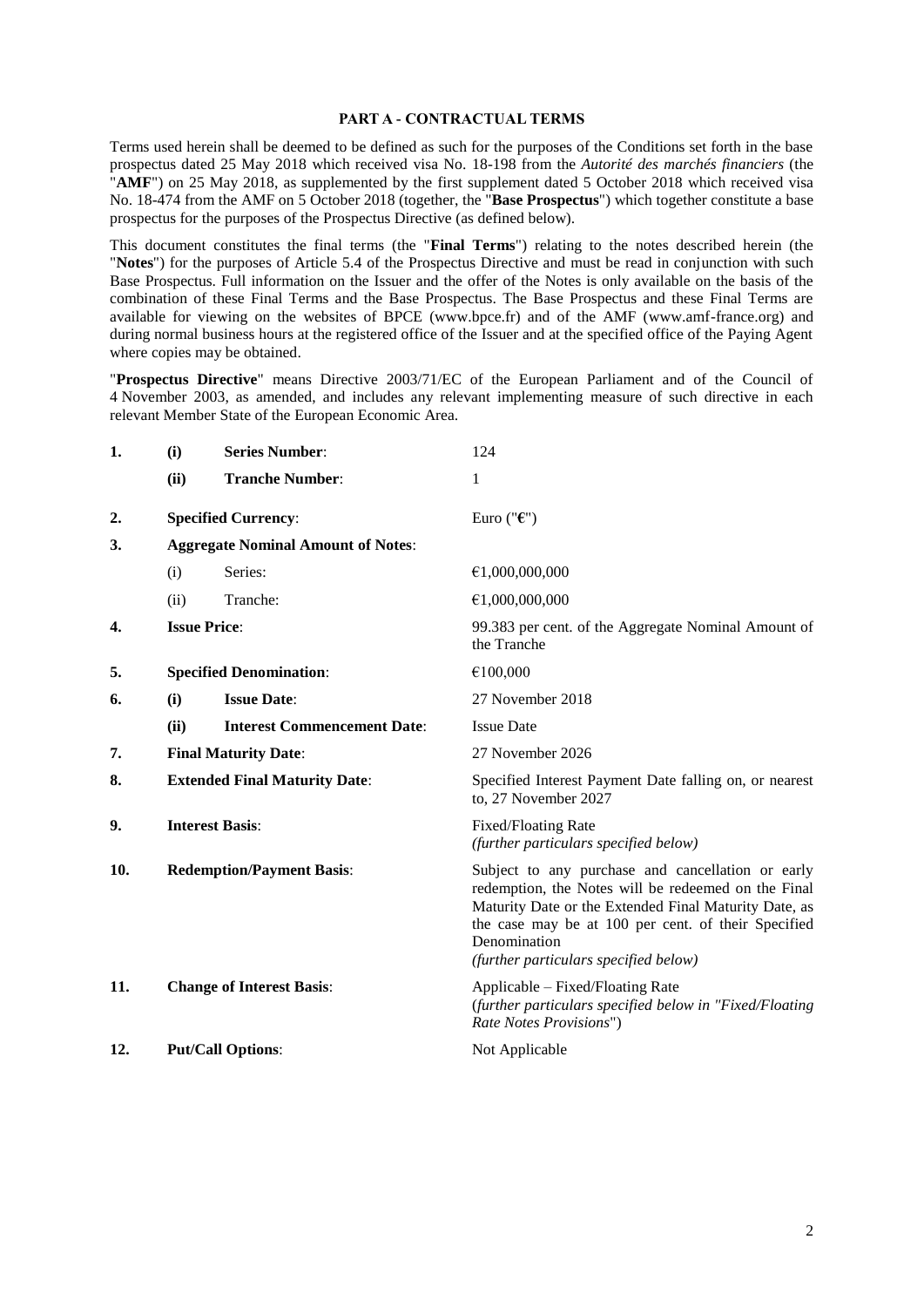| 13. |  |                                    | Date of corporate authorisations for |  |
|-----|--|------------------------------------|--------------------------------------|--|
|     |  | <b>issuance of Notes obtained:</b> |                                      |  |

Decisions of the *Conseil d'administration* (Board of Directors) of the Issuer (i) dated 14 December 2017 authorising the issue of *obligations de financement de l'habitat* and other resources benefiting from the *privilège* referred to in Article L.513-11 of the French Monetary and Financial Code (*Code monétaire et financier*) up to €4,000,000,000 for the period beginning on 1 January 2018 and ending on 31 December 2018 and (ii) dated 25 September 2018 authorising the quarterly programme of borrowings benefiting from such *privilège* up to  $\epsilon$ 1,200,000,000 for the fourth quarter of 2018.

## **PROVISIONS RELATING TO INTEREST PAYABLE**

| 14. |       | <b>Fixed Rate Notes Provisions:</b>                              | Applicable before the Switch Date                                                                                                                                                                                                                                                                                                                                                                                                                                                                                                                               |
|-----|-------|------------------------------------------------------------------|-----------------------------------------------------------------------------------------------------------------------------------------------------------------------------------------------------------------------------------------------------------------------------------------------------------------------------------------------------------------------------------------------------------------------------------------------------------------------------------------------------------------------------------------------------------------|
|     | (i)   | Rate of Interest:                                                | 0.750 per cent. <i>per annum</i> payable annually in arrear                                                                                                                                                                                                                                                                                                                                                                                                                                                                                                     |
|     | (ii)  | <b>Interest Payment Dates:</b>                                   | 27 November in each year, from and including<br>27 November 2019 up to and including the Final Maturity<br>Date                                                                                                                                                                                                                                                                                                                                                                                                                                                 |
|     | (iii) | <b>Fixed Coupon Amount:</b>                                      | Rate of Interest $\times$ Specified Denomination $\times$ Day Count<br>Fraction (i.e. $\epsilon$ 750 per $\epsilon$ 100,000 in Specified Denomination)                                                                                                                                                                                                                                                                                                                                                                                                          |
|     | (iv)  | <b>Broken Amount:</b>                                            | Not Applicable                                                                                                                                                                                                                                                                                                                                                                                                                                                                                                                                                  |
|     | (v)   | Day Count Fraction<br>(Condition<br>$5(a)$ :                     | Actual/Actual-ICMA                                                                                                                                                                                                                                                                                                                                                                                                                                                                                                                                              |
|     | (vi)  | <b>Determination Dates:</b>                                      | 27 November in each year                                                                                                                                                                                                                                                                                                                                                                                                                                                                                                                                        |
|     | (vii) | Payment on non-Business Days:                                    | As per the Conditions                                                                                                                                                                                                                                                                                                                                                                                                                                                                                                                                           |
| 15. |       | <b>Floating Rate Notes Provisions:</b>                           | Applicable after the Switch Date                                                                                                                                                                                                                                                                                                                                                                                                                                                                                                                                |
|     | (i)   | <b>Interest Periods:</b>                                         | The period from and including the Final Maturity Date to<br>but excluding the first Specified Interest Payment Date and<br>each successive period from and including a Specified<br>Interest Payment Date to but excluding the next succeeding<br>Specified Interest Payment Date, up to and excluding the<br>Extended Final Maturity Date or, if earlier, the Specified<br>Interest Payment Date on which the Notes are redeemed in<br>full, all such dates being subject to adjustment in accordance<br>with the Business Day Convention set out in (v) below |
|     | (ii)  | <b>Specified Interest Payment Dates:</b>                         | Payable monthly in arrear on the $27th$ of each month from<br>and including 27 December 2026 up to and including<br>27 November 2027, all such dates being subject to<br>adjustment in accordance with the Business Day Convention<br>set out in (v) below                                                                                                                                                                                                                                                                                                      |
|     | (iii) | First Specified Interest Payment<br>Date:                        | Specified Interest Payment Date falling on, or nearest to,<br>27 December 2026                                                                                                                                                                                                                                                                                                                                                                                                                                                                                  |
|     | (iv)  | <b>Interest Period Date:</b>                                     | Specified Interest Payment Date                                                                                                                                                                                                                                                                                                                                                                                                                                                                                                                                 |
|     | (v)   | <b>Business Day Convention:</b>                                  | Following Business Day Convention, unadjusted                                                                                                                                                                                                                                                                                                                                                                                                                                                                                                                   |
|     | (vi)  | Business Centre (Condition 5(a)):                                | Not Applicable                                                                                                                                                                                                                                                                                                                                                                                                                                                                                                                                                  |
|     | (vii) | Manner in which the Rate of Interest<br>is/are to be determined: | <b>Screen Rate Determination</b>                                                                                                                                                                                                                                                                                                                                                                                                                                                                                                                                |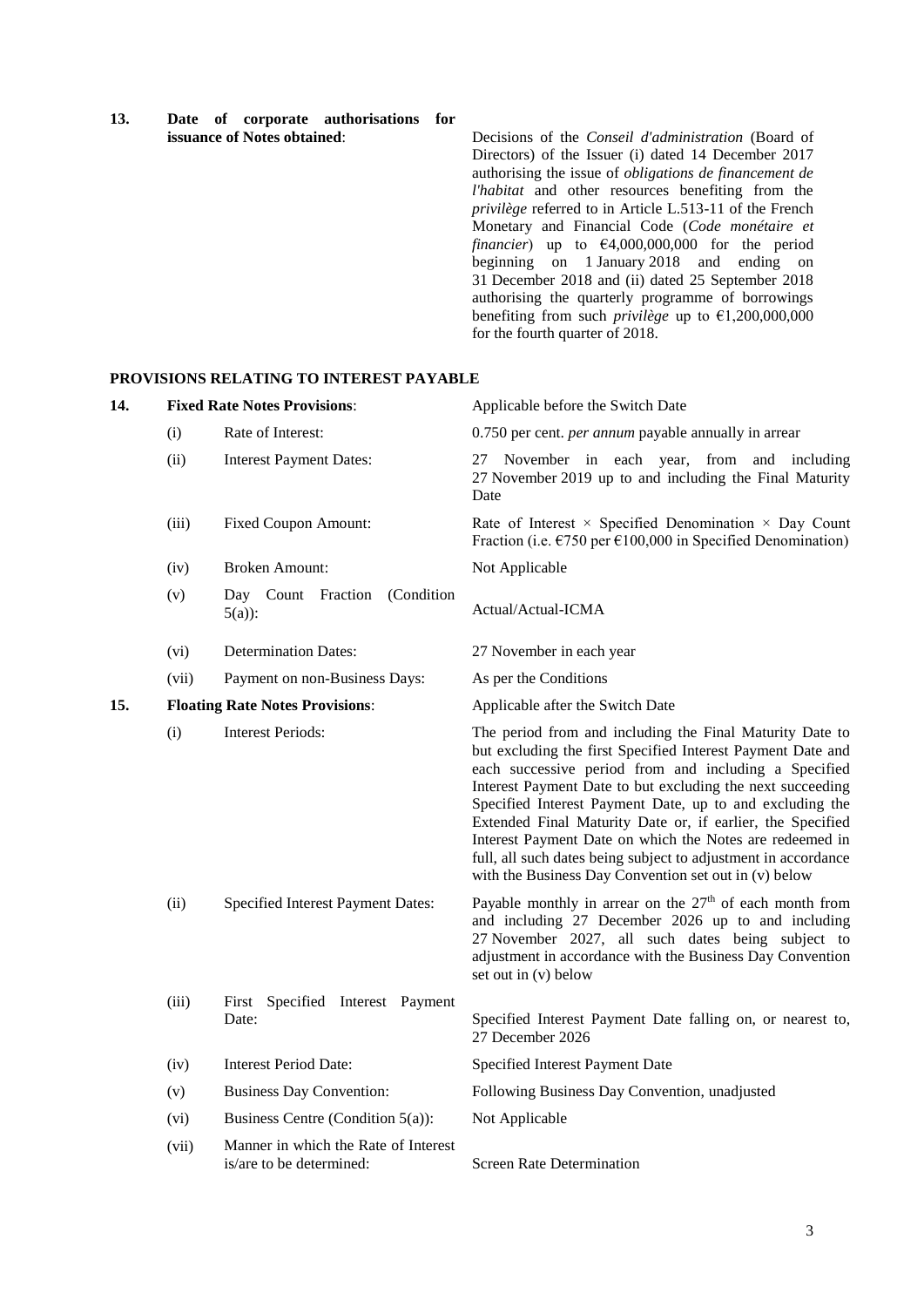|     | (viii)              | Party responsible for calculating the<br>Rate of Interest and/or Interest<br>Amount (if not the Note Calculation<br>Agent): | Not Applicable                                                                                                                                                    |
|-----|---------------------|-----------------------------------------------------------------------------------------------------------------------------|-------------------------------------------------------------------------------------------------------------------------------------------------------------------|
|     | (ix)                | Rate<br>Screen<br>Determination<br>(Condition $5(c)(iii)(C)$ ):                                                             | Applicable                                                                                                                                                        |
|     |                     | Relevant Rate:                                                                                                              | EURIBOR 1 month                                                                                                                                                   |
|     |                     | <b>Interest Determination Dates:</b>                                                                                        | Two TARGET Business Days prior to the first day in each<br><b>Interest Period</b>                                                                                 |
|     |                     | Relevant Screen Page:                                                                                                       | <b>Reuters EURIBOR01</b>                                                                                                                                          |
|     |                     | Relevant Screen Page Time:                                                                                                  | Not Applicable                                                                                                                                                    |
|     | (x)                 | Determination<br>(Condition<br>FBF<br>$5(c)(iii)(B))$ :                                                                     | Not Applicable                                                                                                                                                    |
|     | (xi)                | ISDA Determination<br>(Condition<br>$5(c)(iii)(A))$ :                                                                       | Not Applicable                                                                                                                                                    |
|     | (xii)               | Margin:                                                                                                                     | $+0.09$ per cent. <i>per annum</i>                                                                                                                                |
|     | (xiii)              | Rate Multiplier:                                                                                                            | Not Applicable                                                                                                                                                    |
|     | (xiv)               | Minimum Rate of Interest:                                                                                                   | 0.00 per cent. per annum                                                                                                                                          |
|     | (xv)                | Maximum Rate of Interest:                                                                                                   | Not Applicable                                                                                                                                                    |
|     | (xvi)               | Day Count Fraction (Condition<br>$5(a)$ :                                                                                   | Actual/360                                                                                                                                                        |
| 16. |                     | <b>Fixed/Floating Rate Notes Provisions:</b>                                                                                | Applicable                                                                                                                                                        |
|     | (i)                 | Issuer Change of Interest Basis:                                                                                            | Not Applicable                                                                                                                                                    |
|     | (ii)                | Automatic<br>Change of Interest<br>Basis:                                                                                   | Applicable                                                                                                                                                        |
|     | (iii)               | Rate of Interest applicable to the<br>Interest Periods preceding the Switch<br>Date (excluded):                             | Determined in accordance with Condition 5(b), as though the<br>Note was a Fixed Rate Note with further variables set out in<br>item 14 of these Final Terms       |
|     | (iv)                | Rate of Interest applicable to the<br>Interest Periods following the Switch<br>Date (included):                             | Determined in accordance with Condition $5(c)$ , as though the<br>Note was a Floating Rate Note with further variables set out<br>in item 15 of these Final Terms |
|     | (v)                 | Switch Date:                                                                                                                | 27 November 2026                                                                                                                                                  |
|     | (vi)                | Minimum notice period required for<br>notice from the Issuer:                                                               | Not Applicable                                                                                                                                                    |
| 17. |                     | <b>Zero Coupon Notes Provisions</b>                                                                                         | Not Applicable                                                                                                                                                    |
|     |                     | PROVISIONS RELATING TO REDEMPTION                                                                                           |                                                                                                                                                                   |
| 18. | <b>Call Option:</b> |                                                                                                                             | Not Applicable                                                                                                                                                    |
| 19. | <b>Put Option:</b>  |                                                                                                                             | Not Applicable                                                                                                                                                    |
| 20. |                     | <b>Final Redemption Amount of each Note:</b>                                                                                | €100,000 per €100,000 in Specified Denomination                                                                                                                   |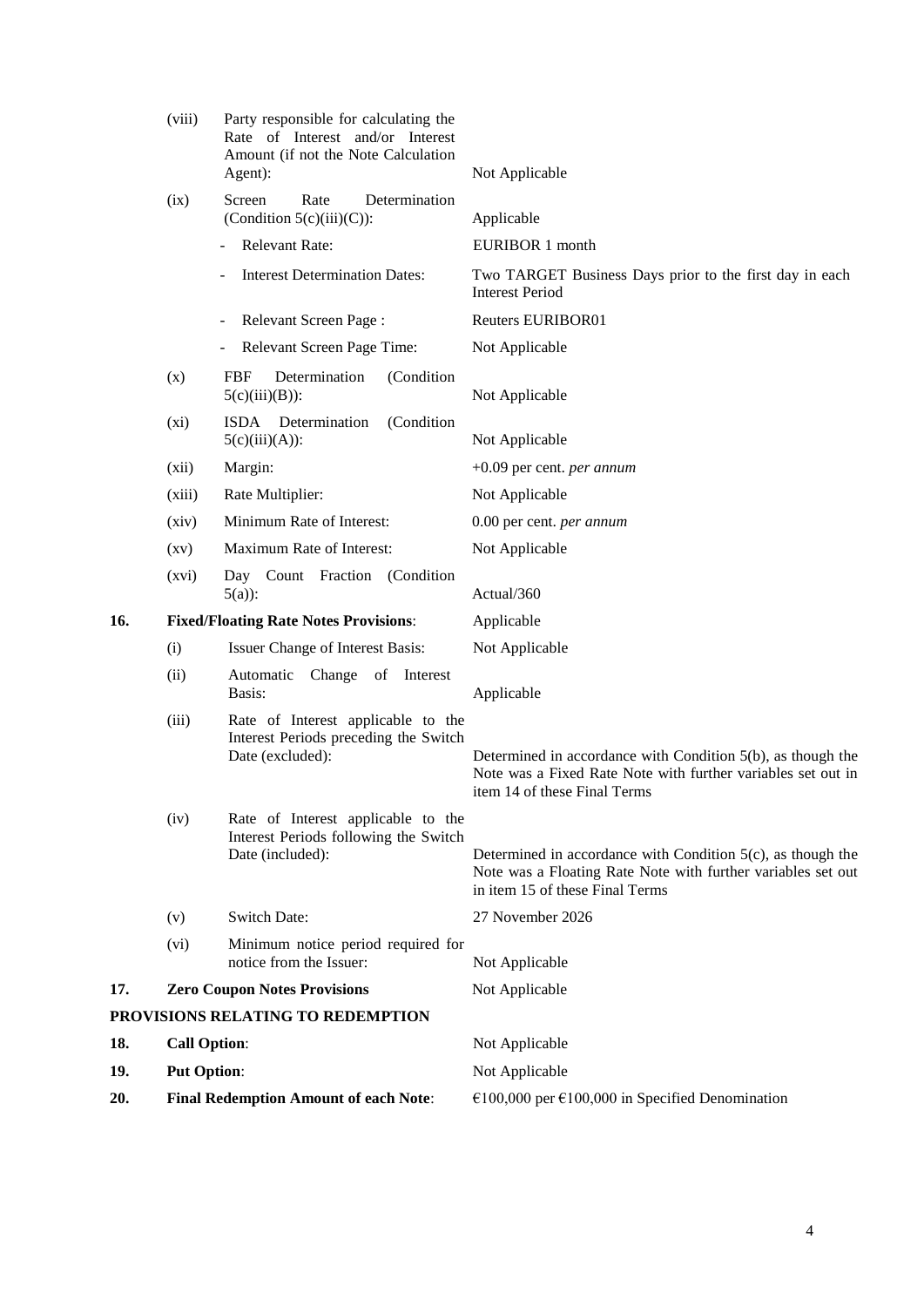| 21. | <b>Redemption by Instalment:</b>                                                                                                              |                                                                                                                | Not Applicable                                                                       |  |  |
|-----|-----------------------------------------------------------------------------------------------------------------------------------------------|----------------------------------------------------------------------------------------------------------------|--------------------------------------------------------------------------------------|--|--|
| 22. |                                                                                                                                               | <b>Early Redemption Amount:</b>                                                                                |                                                                                      |  |  |
|     |                                                                                                                                               | Early Redemption Amount of each Note<br>payable on early redemption as set out in the<br>Terms and Conditions: | €100,000 per €100,000 in Specified Denomination                                      |  |  |
| 23. | <b>Purchases (Condition 6(h)):</b>                                                                                                            |                                                                                                                | The Notes purchased may be held and resold as set out<br>in the Terms and Conditions |  |  |
|     |                                                                                                                                               | <b>GENERAL PROVISIONS APPLICABLE TO THE NOTES</b>                                                              |                                                                                      |  |  |
| 24. |                                                                                                                                               | <b>Governing law:</b>                                                                                          | French law                                                                           |  |  |
| 25. |                                                                                                                                               | <b>Form of Notes:</b>                                                                                          | <b>Dematerialised Notes</b>                                                          |  |  |
|     | (i)                                                                                                                                           | Form of Dematerialised Notes:                                                                                  | Bearer form (au porteur)                                                             |  |  |
|     | (ii)                                                                                                                                          | <b>Registration Agent:</b>                                                                                     | Not Applicable                                                                       |  |  |
|     | (iii)                                                                                                                                         | Temporary Global Certificate:                                                                                  | Not Applicable                                                                       |  |  |
| 26. | <b>Financial</b><br><b>Centre</b><br>other<br>special<br>or<br>provisions relating to payment dates for<br>the purposes of Condition $7(g)$ : |                                                                                                                | Not Applicable                                                                       |  |  |
| 27. | Talons for future Coupons or Receipts to<br>be attached to Definitive Materialised<br>Notes (and dates on which such Talons<br>mature):       |                                                                                                                |                                                                                      |  |  |
|     |                                                                                                                                               |                                                                                                                | Not Applicable                                                                       |  |  |
| 28. |                                                                                                                                               | Masse (Condition 10):                                                                                          |                                                                                      |  |  |
|     | (i)                                                                                                                                           | Representative:                                                                                                | As per Condition 10                                                                  |  |  |
|     | (ii)                                                                                                                                          | Alternative Representative:                                                                                    | As per Condition 10                                                                  |  |  |

(iii) Remuneration of Representative: As per Condition 10

# **RESPONSIBILITY**

I accept responsibility for the information contained in these Final Terms.

Signed on behalf of BPCE SFH:

By: Jean-Philippe Berthaut, *Directeur Général Délégué*

Duly authorised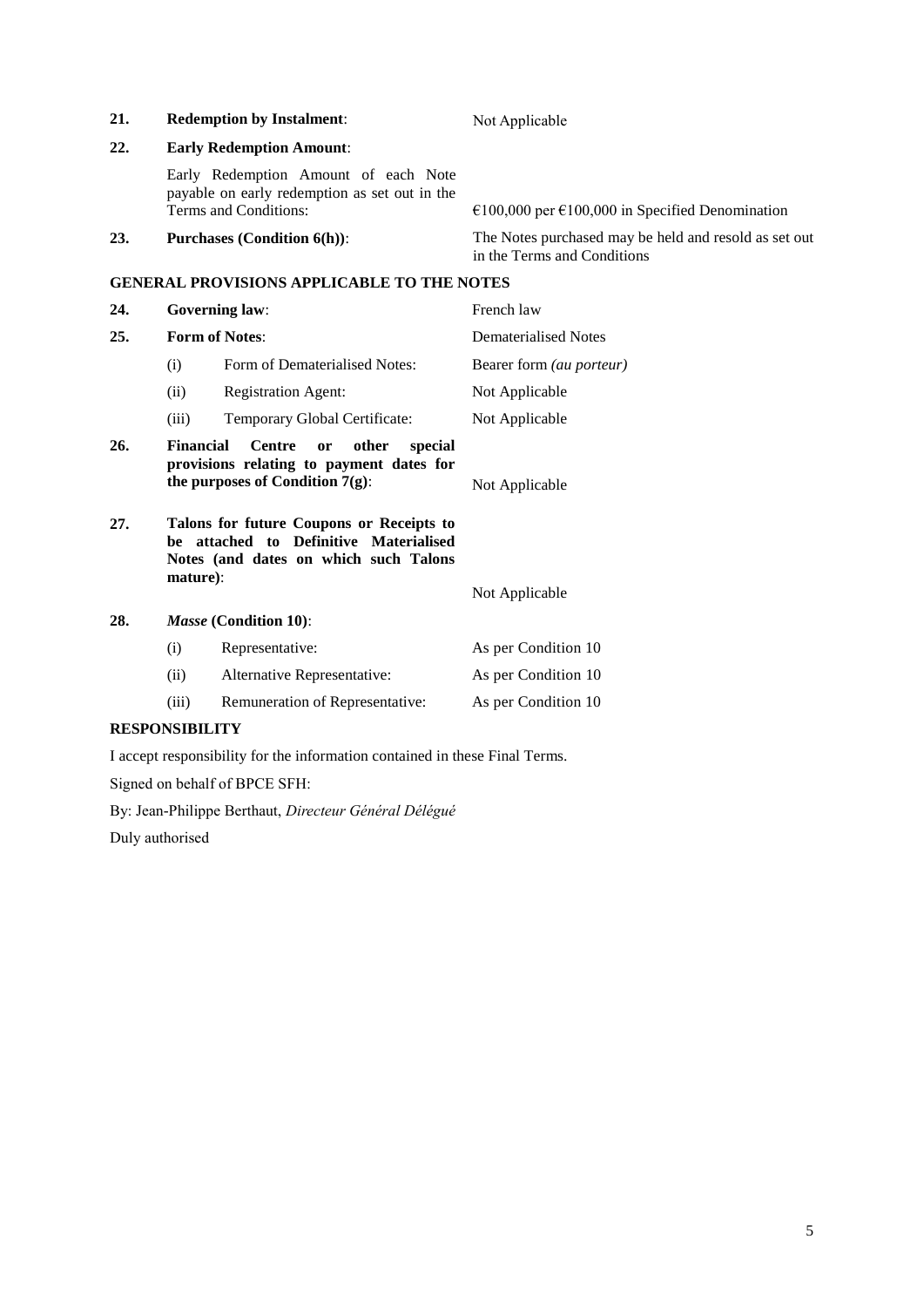# **PART B - OTHER INFORMATION**

# **1. LISTING AND ADMISSION TO TRADING**

| (i)   | Listing:                                                                                                                                                                                               | <b>Euronext Paris</b>                                                                                                                                                                                                                                                                                                                                                                                                                                                      |
|-------|--------------------------------------------------------------------------------------------------------------------------------------------------------------------------------------------------------|----------------------------------------------------------------------------------------------------------------------------------------------------------------------------------------------------------------------------------------------------------------------------------------------------------------------------------------------------------------------------------------------------------------------------------------------------------------------------|
| (ii)  | (a) Admission to trading:                                                                                                                                                                              | Application has been made by the Issuer (or on its<br>behalf) for the Notes to be admitted to trading on<br>Euronext Paris with effect from the Issue Date                                                                                                                                                                                                                                                                                                                 |
|       | (b) Regulated Markets or equivalent markets<br>on which, to the knowledge of the Issuer,<br>securities of the same class of the Notes to be<br>admitted to trading are already admitted to<br>trading: | Not Applicable                                                                                                                                                                                                                                                                                                                                                                                                                                                             |
| (iii) | expenses related<br>Estimate of total<br>to<br>admission to trading:                                                                                                                                   | $£11,325$ (including the AMF fees)                                                                                                                                                                                                                                                                                                                                                                                                                                         |
| 2.    | <b>RATINGS</b>                                                                                                                                                                                         |                                                                                                                                                                                                                                                                                                                                                                                                                                                                            |
|       | Ratings:                                                                                                                                                                                               | The Notes are expected to be rated:                                                                                                                                                                                                                                                                                                                                                                                                                                        |
|       |                                                                                                                                                                                                        | AAA by Standard & Poor's Credit Market Services<br>Europe Limited; and                                                                                                                                                                                                                                                                                                                                                                                                     |
|       |                                                                                                                                                                                                        | Aaa by Moody's Investors Service Ltd.                                                                                                                                                                                                                                                                                                                                                                                                                                      |
|       |                                                                                                                                                                                                        | Each of the above agencies is established in the<br>European Union and registered under Regulation (EC)<br>No. 1060/2009 of the European Parliament and the<br>Council of 16 September 2009 on credit rating<br>agencies, as amended (the "CRA Regulation") and<br>included in the list of registered credit rating agencies<br>published on the website of the European Securities<br>and Markets Authority (www.esma.europa.eu) in<br>accordance with the CRA Regulation |
|       |                                                                                                                                                                                                        |                                                                                                                                                                                                                                                                                                                                                                                                                                                                            |

# **3. INTERESTS OF NATURAL AND LEGAL PERSONS INVOLVED IN THE ISSUE**

Save as discussed in sections "Subscription and Sale" and "Risk factors – Risks related to the Issuer - Certain conflicts of interest" of the Base Prospectus, so far as the Issuer is aware, no person involved in the offer of the Notes has an interest material to the issue.

## **4. YIELD**

|    |           | Indication of yield:                                                                                                            | 0.830 per cent. <i>per annum</i> |
|----|-----------|---------------------------------------------------------------------------------------------------------------------------------|----------------------------------|
| 5. |           | <b>OPERATIONAL INFORMATION</b>                                                                                                  |                                  |
|    |           | <b>ISIN</b> Code:                                                                                                               | FR0013383346                     |
|    |           | Common Code:                                                                                                                    | 191497244                        |
|    |           | Depositaries:                                                                                                                   |                                  |
|    | (a)       | Euroclear France to act as Central<br>Depositary:                                                                               | Yes                              |
|    | (b)       | Common Depositary for Euroclear<br>Bank and Clearstream Banking, S.A.:                                                          | No                               |
|    |           | Any clearing system other than Euroclear<br>Bank SA/NV and Clearstream Banking, S.A.<br>and the relevant identification number: | Not Applicable                   |
|    | Delivery: |                                                                                                                                 | Delivery against payment         |